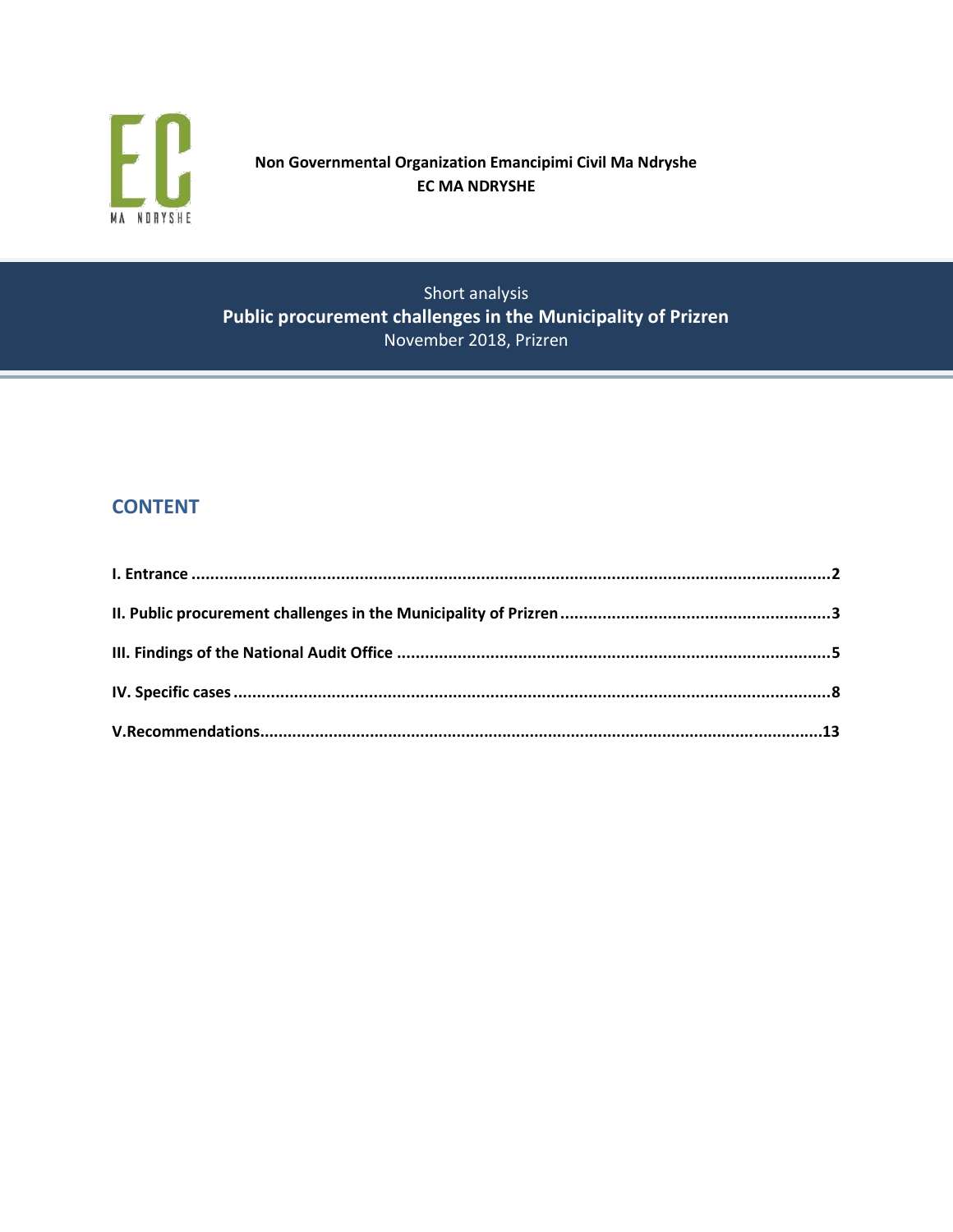#### **I. Entrance**

Public procurement according to the definition given by the state organs of Kosovo means a purchase, formal or other contract, of works, supplies and services from public bodies, which utilize public financial means. Public procurement includes the purchase, obtaining any other contractual means, goods, construction works, and any service from public sector. Public procurement also includes situations in which public funds are mobilized to buy goods, labor and services even if the Government is not directly involved. $1$ 

In the National Public Procurement Strategy 2017-2021 it is emphasized that public procurement is vital to the economy of the country and it is very important that this public expenditure is guided by a set of public principles, values, best practices, laws, regulations and procedures.<sup>2</sup>

While the National Audit Office has clarified that Procurement rules aim to ensure that public funds are used transparently and efficiently to achieve value for money. According to the NAO, the legal framework clearly defines the rights, duties and responsibilities of all parties involved in the procurement processes. This includes the requirement to reduce the risk of nontermination of contracts and their poor execution.<sup>3</sup>

The Kosovo Procurement System has been continuously reformed and completed. But despite the progress in the legal and institutional framework, efforts to advance the system as outlined in the National Strategy need to be intensified especially in aspects of increasing efficiency, transparency, accountability and increasing the professionalism of staff responsible for system management.

Different challenges are present in the whole process from planning to implementation of projects. These could lead to a situation where goods and services and capital projects of inadequate quality and higher costs, would be procured.<sup>4</sup>

The Strategy emphasizes that the modern public procurement system requires high standards of efficiency and transparency as public procurement is done for the public interest and is a prerequisite for sustainable development. Responsibility and accountability, as well as communication and information are equally important. Even the accountability as it says in the aforementioned Strategy forms the

 $\overline{\phantom{a}}$ 

 $\overline{a}$ 

<sup>&</sup>lt;sup>1</sup> National Public Procurement Strategy 2017-2021, PPRC, January 2017, link: [https://krpp.rks](https://krpp.rks-gov.net/krpp/PageFiles/File/Strategjia%20per%20Prokurimin%20Publik%202017%202021/Strategjia%20per%20Prokurimin%20Publik.pdf)[gov.net/krpp/PageFiles/File/Strategjia%20per%20Pr](https://krpp.rks-gov.net/krpp/PageFiles/File/Strategjia%20per%20Prokurimin%20Publik%202017%202021/Strategjia%20per%20Prokurimin%20Publik.pdf) [okurimin%20Publik%202017%202021/Strategjia%20](https://krpp.rks-gov.net/krpp/PageFiles/File/Strategjia%20per%20Prokurimin%20Publik%202017%202021/Strategjia%20per%20Prokurimin%20Publik.pdf) [per%20Prokurimin%20Publik.pdf,](https://krpp.rks-gov.net/krpp/PageFiles/File/Strategjia%20per%20Prokurimin%20Publik%202017%202021/Strategjia%20per%20Prokurimin%20Publik.pdf) qasur me 3 shtator 2018

 $3$  Audit Report on the financial statements of the Municipality of Prizren for the year ended 31 December 2015, NAO, June 2016, link[:http://www.zka-rks.org/wp](http://www.zka-rks.org/wp-content/uploads/2017/06/RaportiAuditimit.KPZ.2015.Shqip.550195.pdf)[content/uploads/2017/06/RaportiAuditimit.KPZ.201](http://www.zka-rks.org/wp-content/uploads/2017/06/RaportiAuditimit.KPZ.2015.Shqip.550195.pdf) [5.Shqip.550195.pdf,](http://www.zka-rks.org/wp-content/uploads/2017/06/RaportiAuditimit.KPZ.2015.Shqip.550195.pdf) accessed on September 5, 2018

<sup>4</sup> National Public Procurement Strategy 2017-2021, PPRC, January 2017, link: [https://krpp.rks](https://krpp.rks-gov.net/krpp/PageFiles/File/Strategjia%20per%20Prokurimin%20Publik%202017%202021/Strategjia%20per%20Prokurimin%20Publik.pdf)[gov.net/krpp/PageFiles/File/Strategjia%20per%20Pr](https://krpp.rks-gov.net/krpp/PageFiles/File/Strategjia%20per%20Prokurimin%20Publik%202017%202021/Strategjia%20per%20Prokurimin%20Publik.pdf) [okurimin%20Publik%202017%202021/Strategjia%20](https://krpp.rks-gov.net/krpp/PageFiles/File/Strategjia%20per%20Prokurimin%20Publik%202017%202021/Strategjia%20per%20Prokurimin%20Publik.pdf) [per%20Prokurimin%20Publik.pdf,](https://krpp.rks-gov.net/krpp/PageFiles/File/Strategjia%20per%20Prokurimin%20Publik%202017%202021/Strategjia%20per%20Prokurimin%20Publik.pdf) accessed September 3, 2018

<sup>&</sup>lt;sup>2</sup> Right there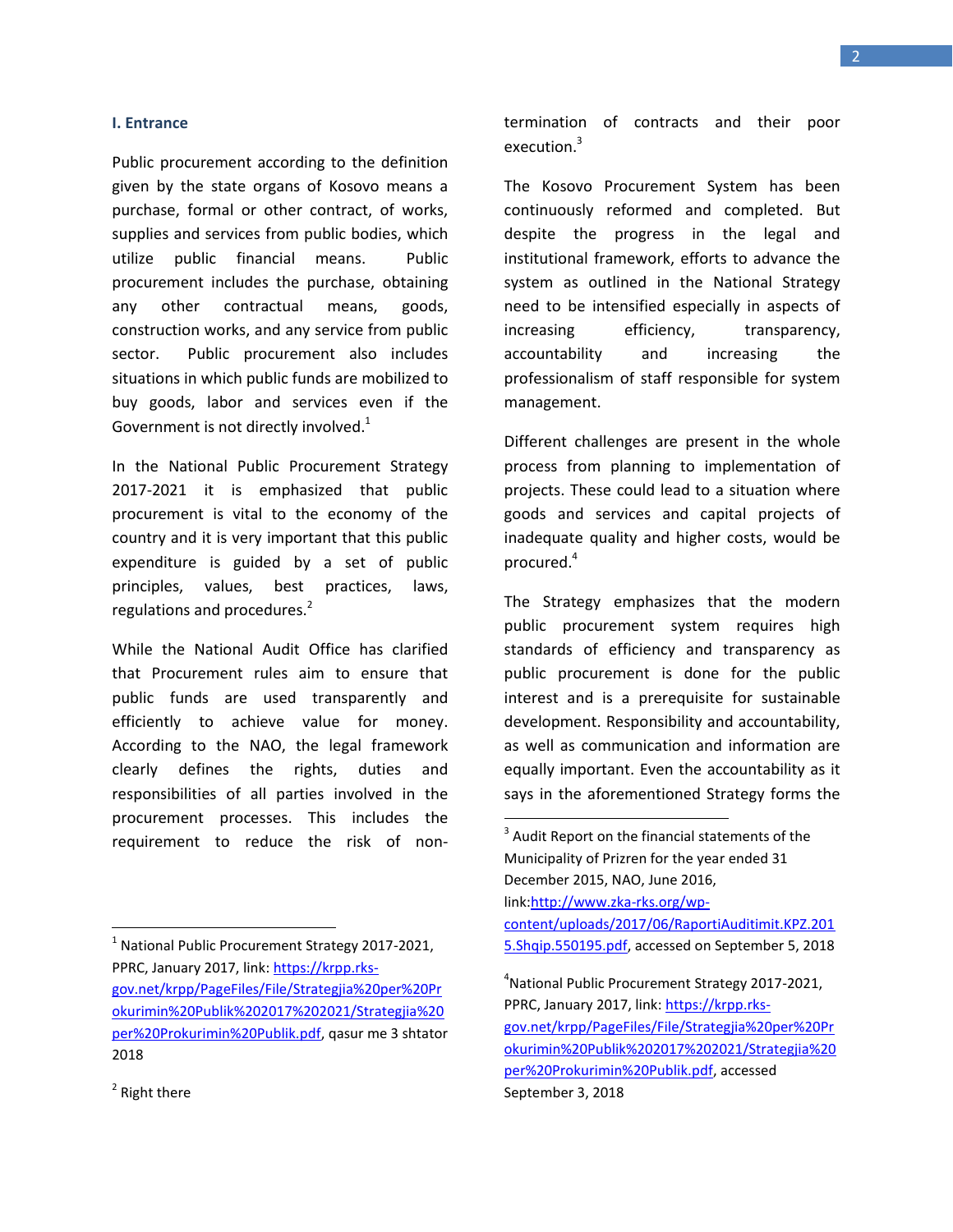central pillar of any public procurement system, since without transparent and accountable systems that enable institutions and citizens to engage in so mutually responsible, major sources channeled through systems of public procurement enable the risk of increased corruption and misuse of funds. Precisely, the issue of accountability and accountability in Kosovo's public procurement system remains a challenge.<sup>5</sup>

Civil society organizations have announced that in the recent history of Kosovo, the field of public procurement enjoys a low standard of credibility for the fact that the instrument of spending public money has significantly contributed to misuse by different public and private actors. In the statebuilding journey, public procurement has consistently been characterized by the legislative transition, whereby the changes in this field were continuously attempted to make a more functional public procurement system. Despite this, the problems with which public procurement continues to be characterized are underlined at almost all levels.<sup>6</sup>

Meanwhile, the European Commission Report for Kosovo, published in 2018, points out that in terms of approximation with European standards, Kosovo is at an early stage. This report states that little progress has been made in the field of public procurement. It underlines that more needs to be done to prevent irregularities and corruption in the procurement

 $\overline{\phantom{a}}$ 

cycle. The EU expects from Kosovo to address the weak capacity of public procurement institutions for public procurement management, insufficient monitoring and execution of contracts, where according to the EU all are vulnerable to corruption in the case of public procurement. The report states that Kosovo should increase the capacity of all public procurement institutions to administer public procurement, as well as reinforce oversight and monitoring of the full tendering cycle. $<sup>7</sup>$ </sup>

In this respect, there is no exception for the Municipality of Prizren, where the public procurement challenges are numerous.

### **II. Public procurement challenges in the Municipality of Prizren**

The Municipality of Prizren has planned to spend EUR 17.4 million in 2018 through procurement procedures. Of this amount, the biggest part will go to contracting works, worth 14.1 million euros, while about 1.8 million euros are planned for supplies and about 1.5 million euros for the category of services. In the category of supplies in the annual Procurement Plan are 33 projects, in the category of services 38 projects and in the category of works are 178 projects.

The Procurement Office in the Municipality of Prizren has announced that there is no challenge.<sup>8</sup> But reading the reports of state bodies shows that there are problems in this municipality in terms of procurement. Even

<sup>&</sup>lt;sup>5</sup> Right there

<sup>&</sup>lt;sup>6</sup> Integrity and (no) Punishability in Procurement, Coalition for Data Opening and Public Procurement Accreditation - Pro Open, May 2018, link: [https://kfos.org/integriteti-dhe-pandeshkueshmeria](https://kfos.org/integriteti-dhe-pandeshkueshmeria-ne-prokurim/)[ne-prokurim/,](https://kfos.org/integriteti-dhe-pandeshkueshmeria-ne-prokurim/) accessed on October 3, 2018.

<sup>-&</sup>lt;br>7 EC report on Kosovo, April 2018, link: [http://www.mei-](http://www.mei-ks.net/repository/docs/kosovo_report_2018_shqip.pdf)

[ks.net/repository/docs/kosovo\\_report\\_2018\\_shqip.](http://www.mei-ks.net/repository/docs/kosovo_report_2018_shqip.pdf) [pdf,](http://www.mei-ks.net/repository/docs/kosovo_report_2018_shqip.pdf) accessed on October 7, 2018.

 $8$  Isa Osmankaj, Head of the Procurement Office in the Municipality of Prizren, Response by e-mail, dated 16 November 2018.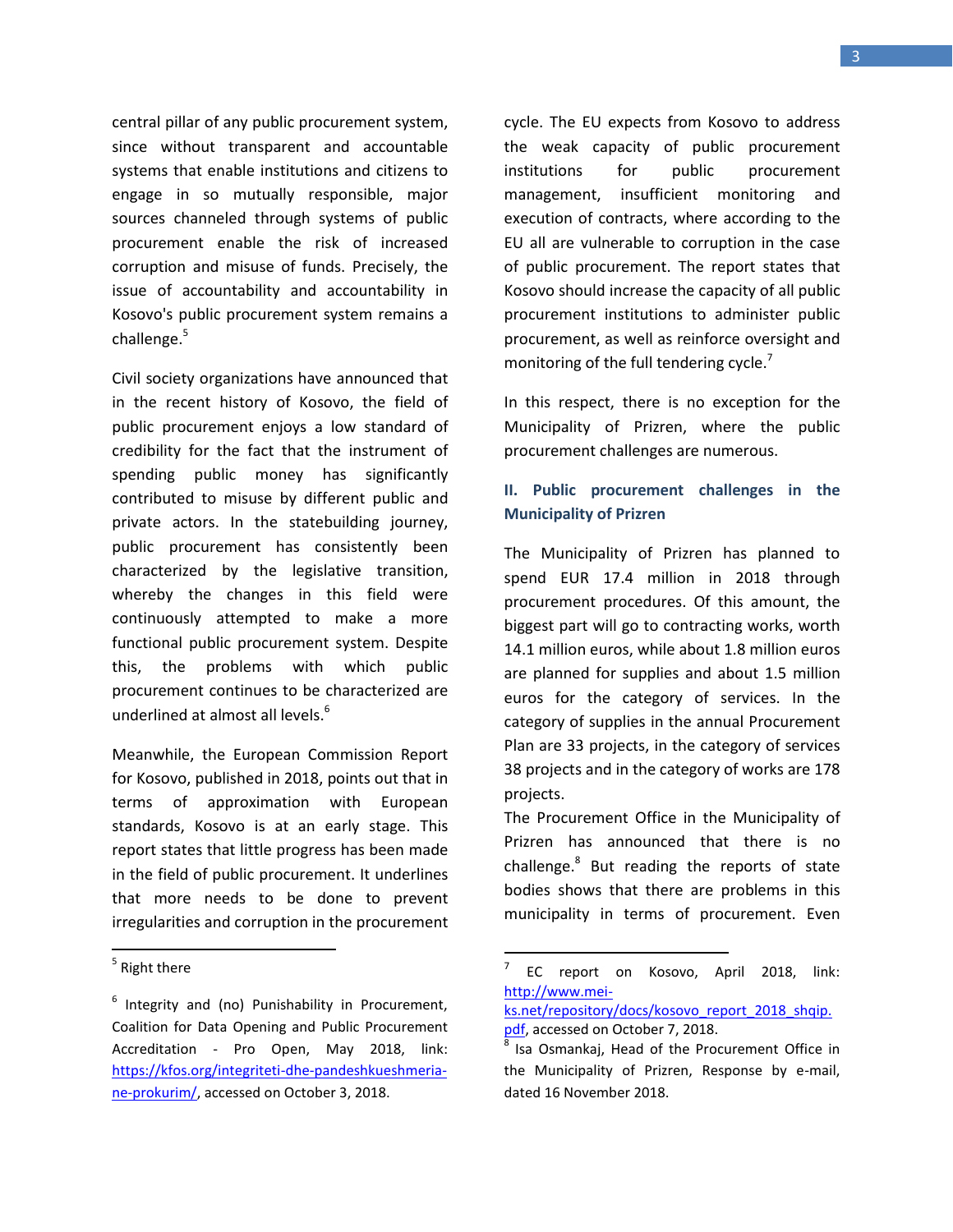with public appearances such a thing has been confirmed by the municipal leadership itself, regarding the projects or different contracts of the previous governing mandate.<sup>9</sup> But reading the reports of state bodies shows that there are problems in this municipality in terms of procurement. Even with public appearances such a thing has been confirmed by the municipal leadership itself, regarding the projects or different contracts of the previous governing mandate.

The work report for 2017 of the Procurement Review Body provides evidence in this regard. During 2017, the PRB had imposed four fines on the contracting authorities for non-compliance with the decisions of the review panels. One of them was for the Municipality of Prizren and it was worth 5 thousand Euros.<sup>10</sup>

Meanwhile, reports published in recent years by the National Audit Office reveal various challenges in relation to public procurement in the Municipality of Prizren.

In the Audit Report published in June 2018, the main conclusions and recommendations, among other things, indicate that there are shortcomings in relation to procurement procedures. The auditor has identified cases when the Municipality has entered into public contracts disaccorded with the annual procurement plan in violation of the Public Procurement Law (LPP), and where no regular procedures for obtaining confirmation from the

 $\overline{a}$ 

Central Procurement Authority have been followed for initiating procurement procedures which are not included in the public procurement plan. Also NAO has found procurement processes where the municipality had entered into public contracts in the absence of the Executive Project, as well as cases where contracts were signed without sufficient pledge of funds. These findings and other findings of the NAO in relation to public procurement of the Municipality of Prizren will be presented in the following chapter.

At the same time, the municipal leadership of Prizren, which emerged from the last municipal elections this year, came out with public statements that certain projects should not have been tendered without the detailed implementation project being finished. According to them, the management of certain contracts was not at the proper level, raising doubts about the damage to the municipal budget. In addition, other public procurement actors have addressed allegations of legal violation by the officials of the Municipality of Prizren regarding the procurement activity.

Based on the monitoring of this sector it emerges that the procurement challenges in the Municipality of Prizren are not only related to the Procurement Office, but they have to be analyzed in structural and close relation with the municipal political leadership, especially the research units, where the latter then manage the contracts. As a good practice, publication of notices of public procurement activities on the official website of the Municipality of Prizren can be noted, while from August 2018 the publication of signed contracts has started.

<sup>&</sup>lt;sup>9</sup> Isa Osmankaj, Head of the Procurement Office in the Municipality of Prizren, Response by e-mail, November 16, 2018.

<sup>&</sup>lt;sup>10</sup> Annual Work Report 2017, PRB, February 2018, link: https://oshp.rks-gov.net/repository/docs/Rapvjetor-finac2017.pdf, accessed on November 2, 2018.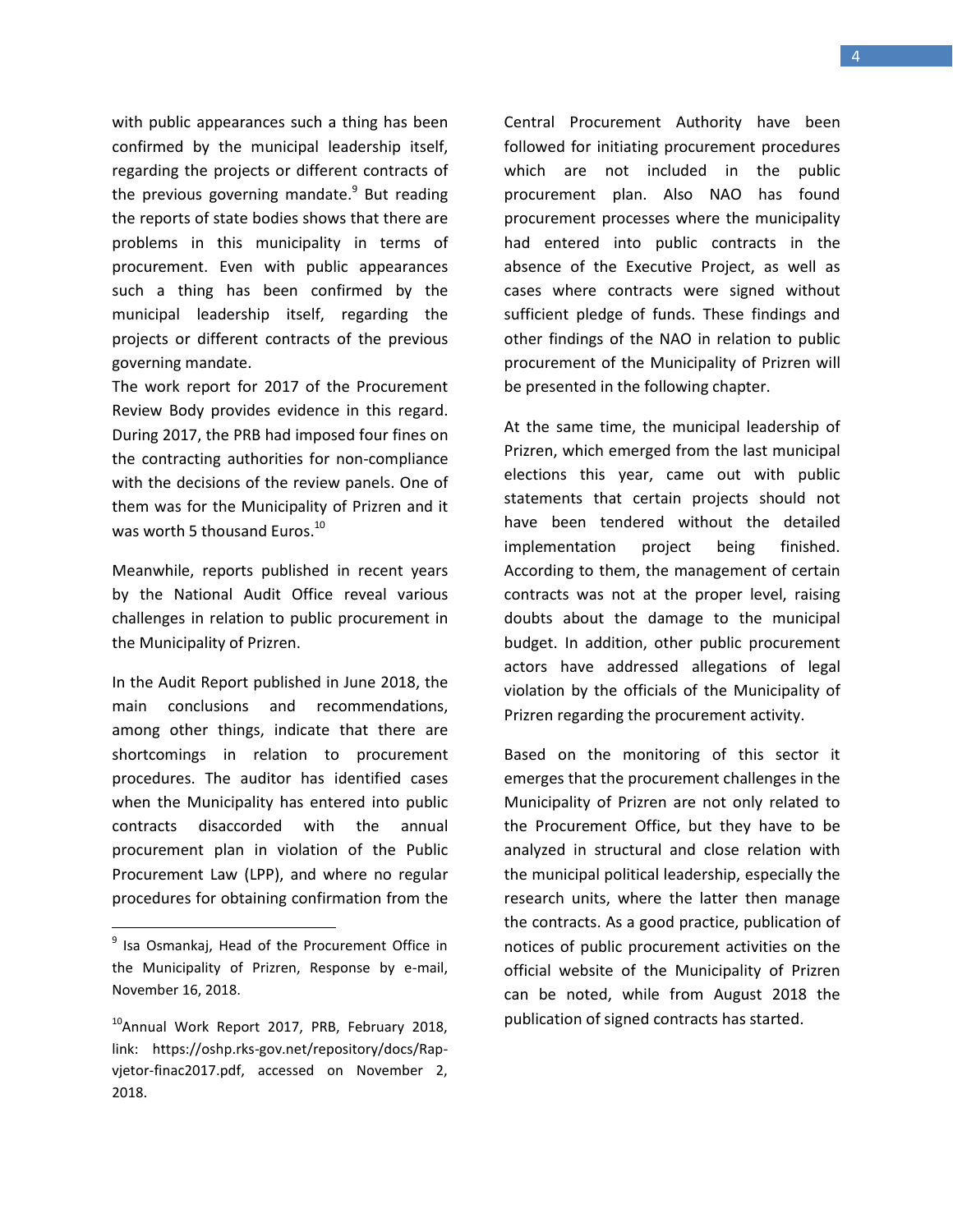#### **III. Findings of the National Audit Office**

**The Audit Report on the financial statements of the Municipality of Prizren, published in June this year, to the main conclusions and recommendations among others states that there are shortcomings regarding the procurement procedures.11**

As a result of non-implementation of the regulations and guidelines, the audit has highlighted the existence of some weaknesses in terms of compliance, which are also related to procurement.

### *Auditor has found payment for goods and services without procurement procedures.*

- According to the NAO, a payment of  $\epsilon$  4,000 for vehicle insurance was done without procurement procedures, since the municipality did not have a contract with any economic operator for vehicle insurance. The Auditor emphasized that the Public Procurement Law does not exclude this type of spending from the procedures.

- In payment of  $\epsilon$  10,578 for the maintenance of vehicles, according to the Auditor, the Municipality paid the amount of  $\epsilon$  5,504 for items that are not provided in the contract. According to the contract signed between the municipality and the OE, due to the inability to include all parts that are subject to supply and replacement, a commission is formed by the municipality for their supply at market prices inconsistent with article 1 and 4 of the contract. Auditor did not find evidence of commission formation but only billing by the OE.*ZKA ka identifikuar dobësi sistematike në menaxhimin e kontratave për investime kapitale.* 

- The report states that the municipality has developed tendering procedures and signed the contract, but in parallel the Directorate for Public Services has made a request in Urbanism for permitting construction conditions (building permit) . Consequently, the contractor has been required not to commence work until the construction permit is obtained.

- The Municipality did not develop procurement procedures for the project "Construction of the road Faridin Hoti", "Construction of FMC in Gjonaj village" in the amount of 120,000  $\epsilon$  and "GPS supply for cadastral surveys" in the amount of 10,000  $\epsilon$  even though they were planned with the procurement plan.

-In four cases (Construction of the local road in Vlashnje of Prizren: € 183,837; Renovation of the physical education hall at Gjon Buzuku Gymnasium:  $\epsilon$  249,441; Arrangement of the tourist environment in Cvilen: € 16,988; and Construction of the surrounding area around the statue Besim Ndrecaj: € 9,497), the Municipality has entered into public contracts outside the annual procurement plan contrary to the Public Procurement Law (PPL), and no regular procedures for obtaining confirmation from the Central Procurement Authority have been followed for initiating procedures for projects that are not included in the public procurement plan.

For the contract "Construction of water supply system in the village of Legjenda-Malësi e Re" within the invoice and payment in the amount of € 98,725, were also two submersible pumps worth € 4,000 which were not yet operational. This position foreseen in the contracts was received by the contract manager, supervisory body and certified/paid according to the situation No. 4 for supply, transport and installation of two submersible pumps = 80m, Q

l

 $11$  Right there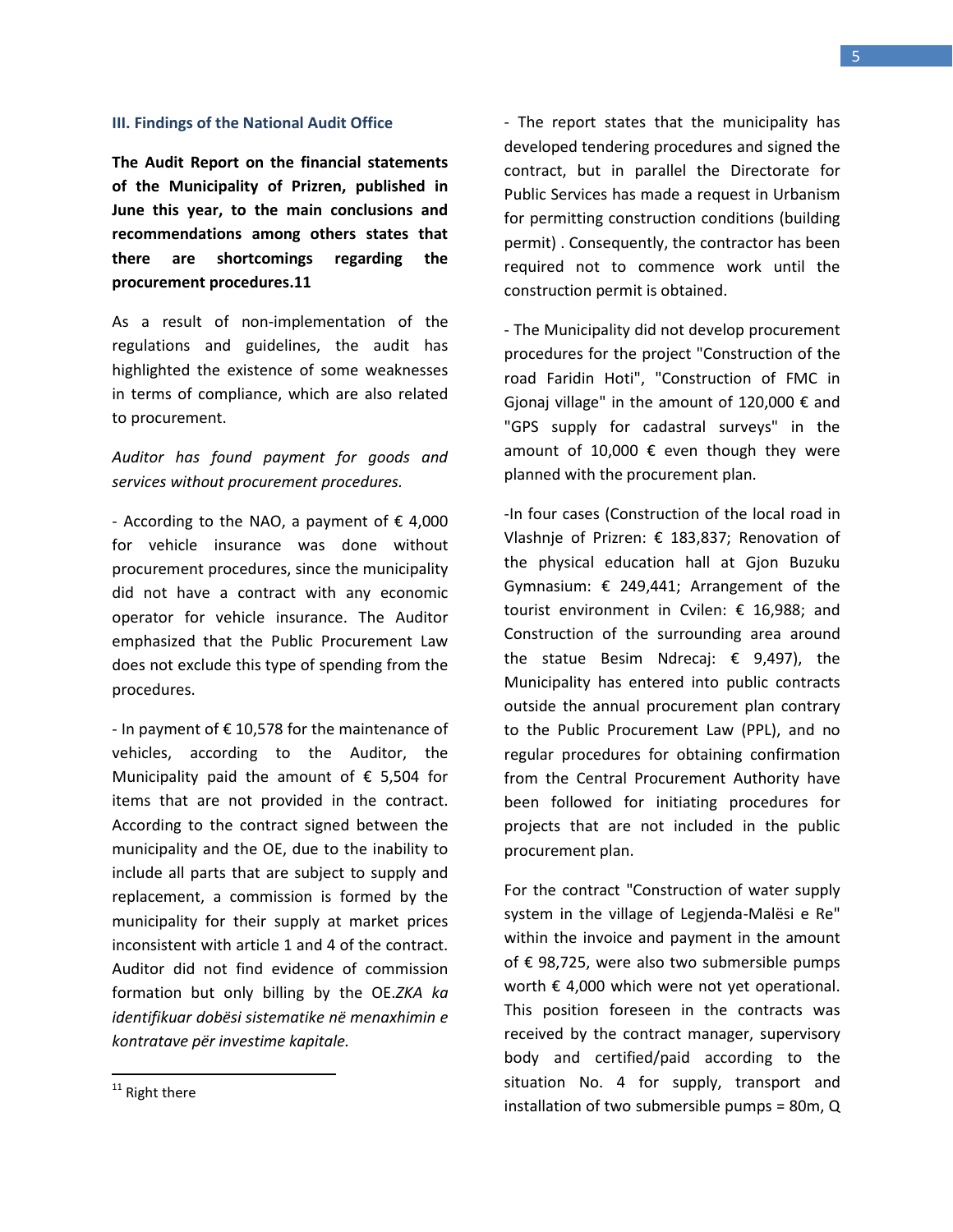= 6.8 l/sec. During the examination of the auditor with the presence of the supervisory body contracted by the municipality, the pumps were not assembled and did not work yet. The reasoning of the supervisory body was that because of the unfinished work, their fixing in the physical aspect was not safe.

- The contract "Supply with construction material for emergency cases" the municipality has received the invoice and has paid the payment in the amount of  $\epsilon$  4,000 although according to the positions of the invoiced material from the OE, the total value of the goods received was only  $\epsilon$  2,198 (according to the admission letter ). The situation was signed (from the contract manager and the supervisory body in charge) and the payment was certified for  $\epsilon$  1,802 more than the received goods. During the field examination with the presence of the supervisory body, we confirmed that the goods received were in the amount of  $\epsilon$  2,198.

# *NAO has also found poor planning and poor management of contracts*

The Municipality failed to establish proper controls on the management of contracts such as: In two procurement processes "Regulation of the tourist environment in Cvilen" in the amount of  $\epsilon$  16,987 and "Repair of the road from the "Natyra" Restaurant to the Castle" in the amount of  $\epsilon$  6,900, the municipality had entered into public contracts in the absence of the Executive Project. Pursuant to article 28, point 10 of the PPL, the contracting authority is not allowed to issue tender documentation without enclosing the detailed description of the project.

Under the financial rule for spending public money, no public contract should be signed without commitment of funds. In 10 cases the

contracts were signed without sufficient pledge of funds. The total value of signed contracts was 3,641,742 €, while the commitment of funds to them was only 287,000  $\epsilon$  or approximately 8%.According to municipal officials, the nonallocation of own source revenues resulted in signature of contracts without full commitment of funds.

# *NAO has also found deviations from regular procurement procedures.*

In the procurement process "Supply of construction material for the poor families" the municipality had eliminated from the competition the EO who had offered the cheapest price for the reasons that it did not meet the two criteria: "Similar projects realized in the last three years amount to a minimum of 370,000 € "and" Company financial statements associated with financial turnover by the bank for the last three years ". Following the complaint of the EO, PRB decided to return the case for re-evaluation because the municipality could have requested additional explanation according to article 59.2 of the LPP. Following the decision of the PRB, the Tender Evaluation Committee had again declared irresponsible the cheaper EO (although it possessed all the evidence) and signed a contract with the second EO in the amount of € 199,344 or € 6,096 more than EO.

Of the 350 procedures performed in procurement, in 220 cases or 63% of them used price quotation procedures and those of minimal value. A contract (26.04.2017) was signed in FMC for "Disinfection, Deratization and Disinfection" in the amount of € 3,971, then the other contract with open procedures was signed (04.05.2017) in the amount of  $\epsilon$  34,016 and two contracts with minimum values. Similarly, it has happened with the supply of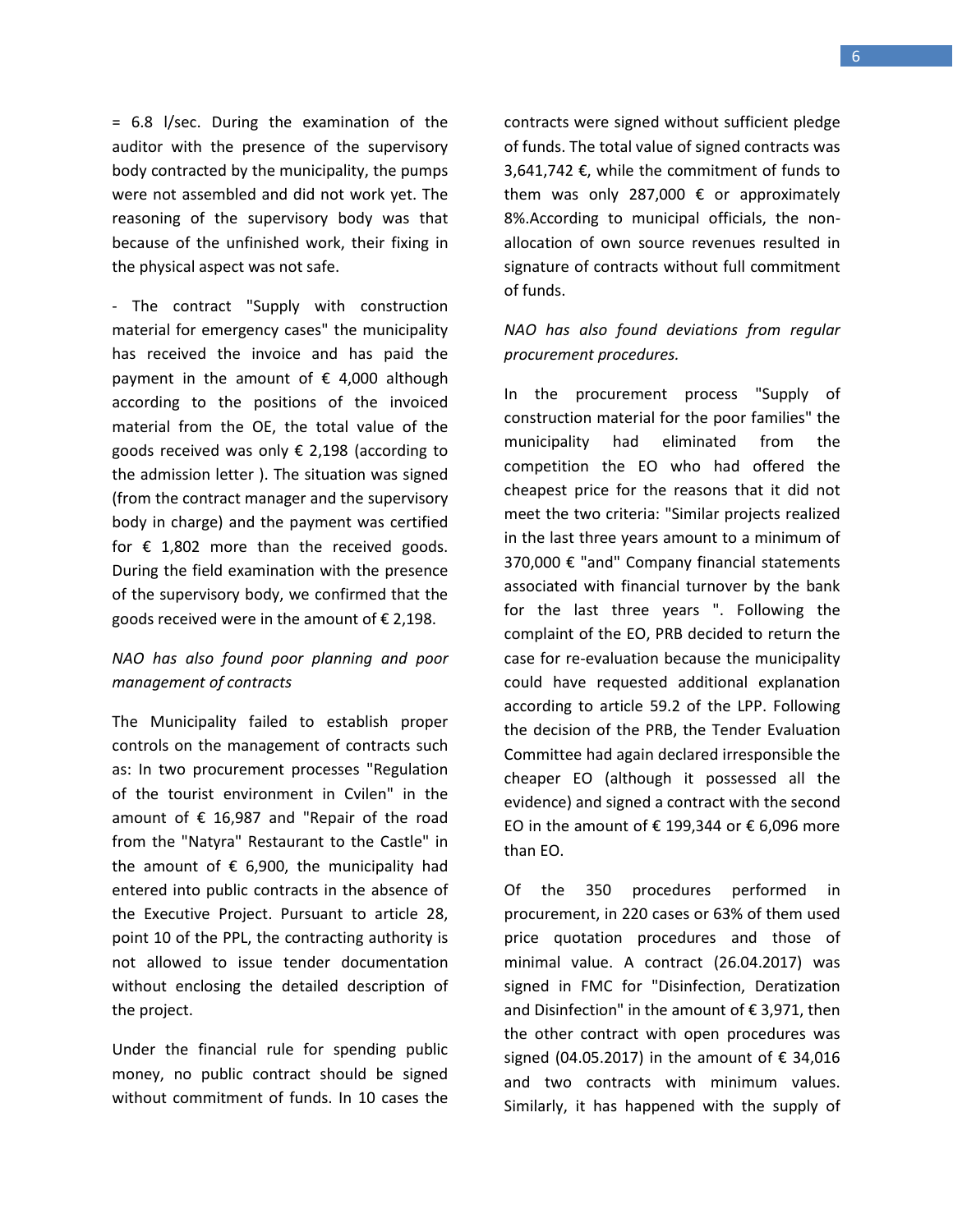official materials; inventory supply; curtain supply, where for the same supplies were signed by three or more contracts with minimum values.<sup>12</sup>

**In the audit report published by the NAO in June 2017, the main conclusions and recommendations conclude that procurement still requires improvements. 13**

NAO disclosed the findings that the Municipality has signed a contract without procurement procedures. They then concluded that the Municipality entered into obligations without ensuring all necessary funds.

The NAA has found that the Municipality had concluded 3 public works contract with a unit price for maintenance for 36 months (Installation of public lighting, maintenance of local cube roads, intervention in infrastructure in case of natural disasters) not in compliance with the Law on Public Procurement (PPL) by not specifying in the tender dossier the indicative amount or estimated value of the contract. The NAA has reminded that according to article 38 of the LPP "The contracting authority shall specify in the tender dossier the value or amount of the contract as a threshold or ceiling and allow deviation from it by also declaring the percentage of the discrepancy allowed. The allowed mismatch can not be higher than the plus / minus thirty percent (30%) ". The non-determination of the amounts

or the estimated value in the contract according to the Auditor will make it impossible to determine the deviation threshold allowed by law.

We have noted that the contracts "Roof Renovation at FMC" worth € 42,220 were not drafted by the municipality. Article 28.10 of the LPP on technical specifications for works contracts inter alia states that "No Contracting Authority is permitted to issue tender documentation without enclosing the detailed description of the project."

NAO recommendation said that the Procurement Office prepares the tender dossiers according to the LPP requirements and clearly specifies approximate indicative work quantities or the estimated value of the contract. Also, NAO has recommended not to initiate procurement activities without drafting executive projects.

**Likewise, the NAO also in the Audit Report published in 2016 emphasized that there are systemic weaknesses in the procurement of the Municipality of Prizren, where some managerial controls have not been consistently applied during procurement. 14**

 $\overline{a}$ 

[5.Shqip.550195.pdf,](http://www.zka-rks.org/wp-content/uploads/2017/06/RaportiAuditimit.KPZ.2015.Shqip.550195.pdf) accessed on November 4, 2018.

 $\overline{a}$ <sup>12</sup> Right there

<sup>&</sup>lt;sup>13</sup> Audit Report on the Municipality of Prizren's financial statements for the year ended 31 December 2016, NAO, June 2017, link[:http://www.zka-rks.org/wp](http://www.zka-rks.org/wp-content/uploads/2017/07/RaportiAuditimit.KPZ.2016.Shqip.295743.pdf)[content/uploads/2017/07/RaportiAuditimit.KPZ.201](http://www.zka-rks.org/wp-content/uploads/2017/07/RaportiAuditimit.KPZ.2016.Shqip.295743.pdf) [6.Shqip.295743.pdf,](http://www.zka-rks.org/wp-content/uploads/2017/07/RaportiAuditimit.KPZ.2016.Shqip.295743.pdf) accessed on November 4, 2018.

<sup>&</sup>lt;sup>14</sup> Audit Report on the financial statements of the Municipality of Prizren for the year ended 31 December 2015, NAO, June 2016, link[:http://www.zka-rks.org/wp](http://www.zka-rks.org/wp-content/uploads/2017/06/RaportiAuditimit.KPZ.2015.Shqip.550195.pdf)[content/uploads/2017/06/RaportiAuditimit.KPZ.201](http://www.zka-rks.org/wp-content/uploads/2017/06/RaportiAuditimit.KPZ.2015.Shqip.550195.pdf)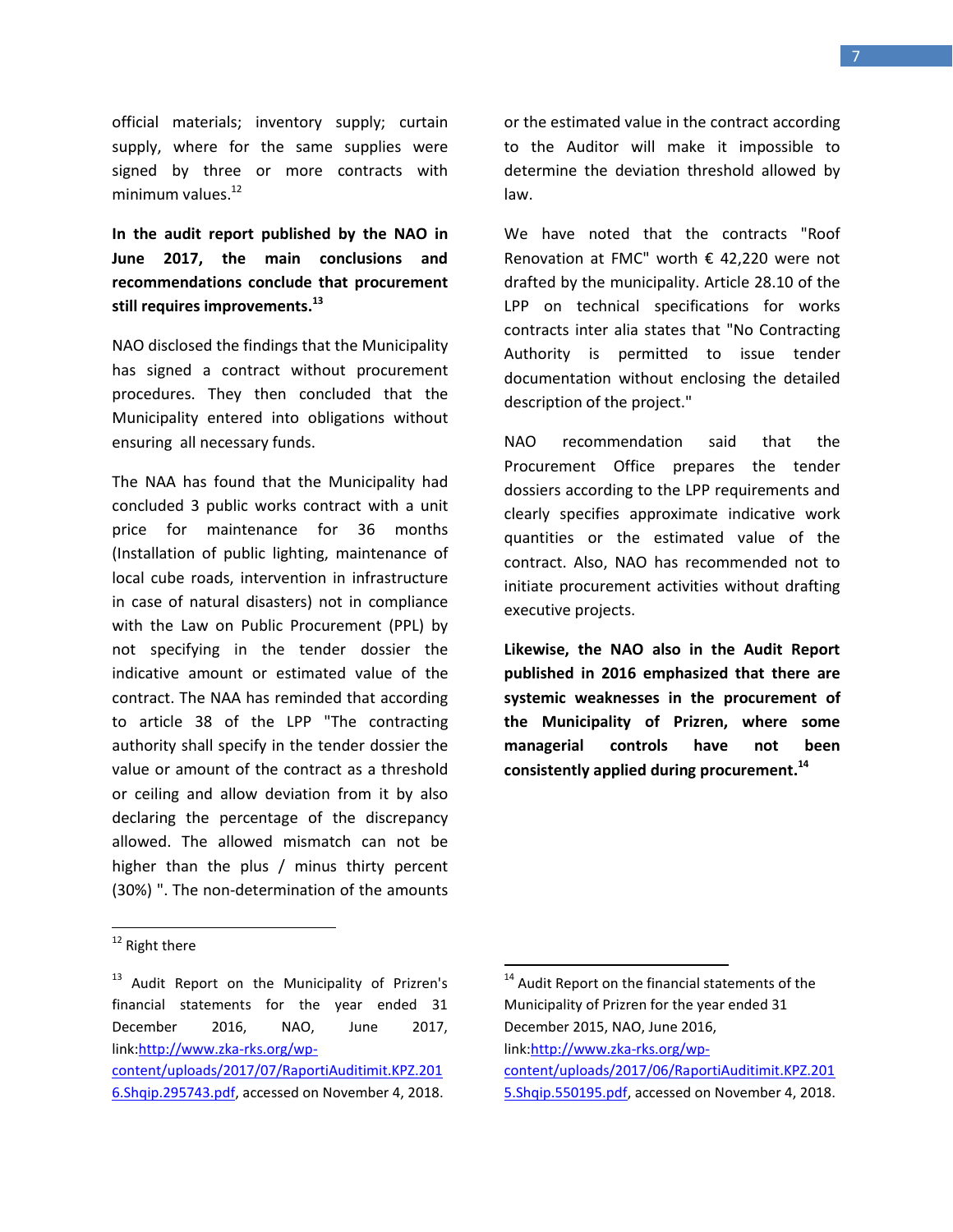#### **IV. Specific cases**

In the framework of this research, EC has highlighted some specific projects, where despite the implementation of procurement procedures it is suspected that public funds have not been used efficiently to achieve the value for money; then entry into procurement procedures is done without meeting all legal criteria; as well as claims of current power to the former government regarding procurement and management of some contracts, where allegations of abuse have been addressed, as well as a project that resulted in non-execution of PRB decisions as well as business suit against the municipal leadership.

### **a) The long history of building the House of Culture in Zhur**

According to the data of the Directorate of Culture, Youth and Sports in the Municipality of Prizren, the realization of the project "Construction of the House of Culture in Zhur" has been done in several phases, starting from 2009, which to the Municipality budget has cost close to 1 million euro and this House of Culture is still not functional.

The first phase of this project according to DCYS was implemented based on the contract number: 622-09-204-521 on 24.09.2009 in the amount of  $\epsilon$  295,141.33. For the works of the demolition of the old building of the House of Culture in Zhur, a conclusion has been made by the Mayor of the Municipality no. 01/06 official on the 30.09.2010 and were implemented with annex contract no .: 622-09- 204-521 dated 24.09.2009 in the amount of 9,649.20 €.

For the first phase to be completed additional works should have been carried out, and for this was issued a conclusion by the Mayor of the Municipality No. 01/06-2767 dated 27.07.2010, the works were realized with annex contract no .: 622-09-204- 521, dated 24.09.2009 in the amount of € 29,484.96.

Subsequently, another phase of the works, with a contract number: 622-13-138-521 on 01.07.2013, was carried out in the amount of 69,809.00.

Then, the next phase of the works was carried out, Project Realization - Construction of the House of Culture in Zhur (second phase), which was done with a contract number: 622-10-275- 511 and was signed on 22.12.2010 in value of  $\epsilon$ 526,210.06. During the implementation of the works of the second phase in the project were noted some omissions, therefore EO had to realize as additional work. Thus a conclusion was drawn from the Mayor no. 01/06-9147 on 21.08.2012 for additional works (first and second phase) in the amount of 52,000.00  $\epsilon$ .

Despite these investments, the House of Culture in Zhur is not functional. According to DCYS it has been damaged.

In March this year, a Municipal Commission for the assessment of damage caused to the House of Culture in Zhur, concluded that: The waterproofing of the building on the roof terrace is completely out of function as a result of which there is a water leak (mitigation of waterproofing is an elementary condition for the development of further works); there are defects in the structural façade, from where the water penetrates; damage to the floor on the second floor - the laminate has come as a result of water penetration due to waterproofing malfunction. While damages were also caused by persons who entered the facility on 16.02.2018, such as wheelchair demolition, the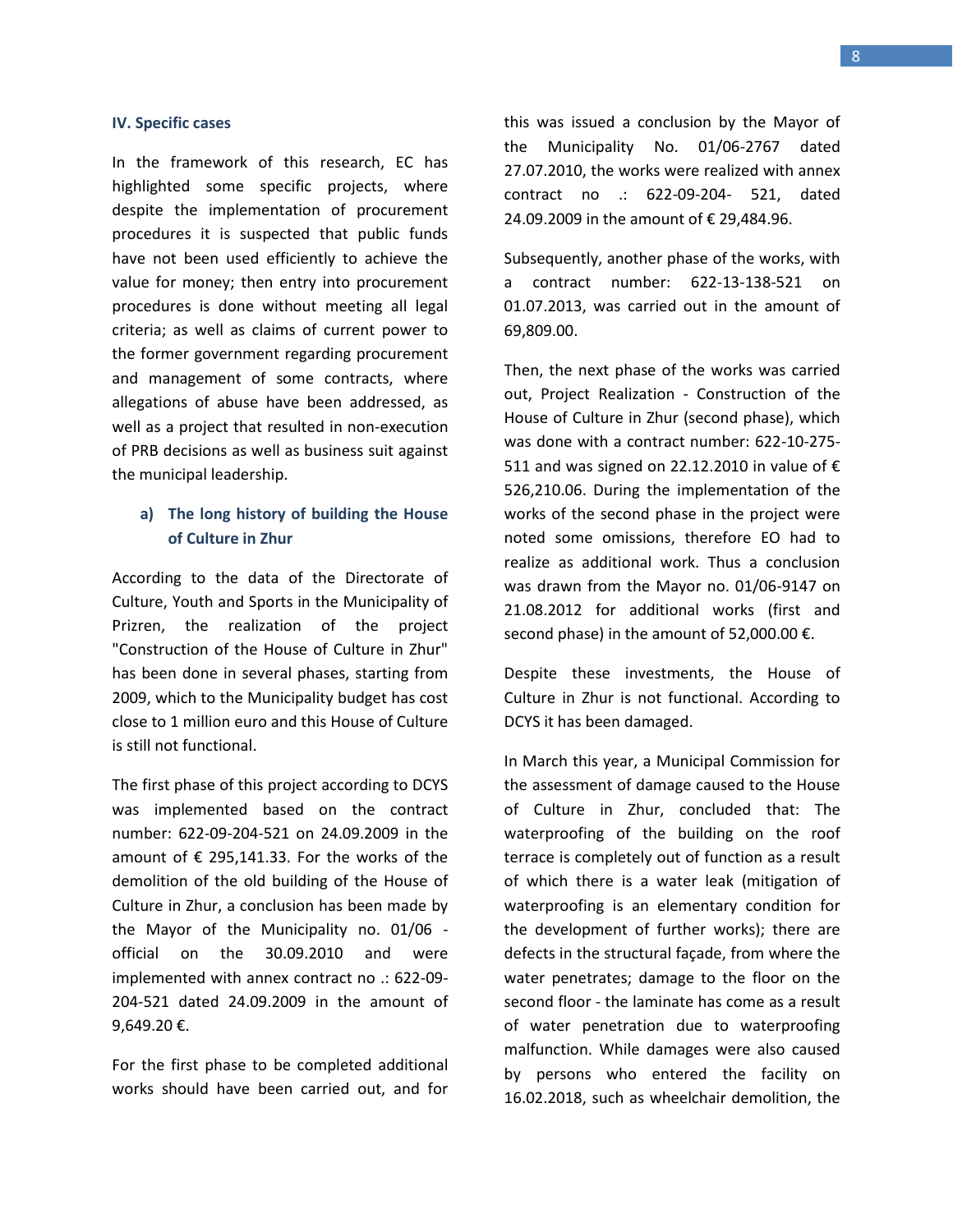color cast on the floor of the floor in the ground floor on the ceramic tiles and in the wc, the doors demolished with windows broken.

Through a petition, residents of this locality in December 2016 asked the municipal authorities to make an analysis on the sustainability and stability of the facility.

The Auditor's Report published in June 2016 states that the Municipality had signed a contract annex in the amount of  $\epsilon$  52,000, based on the basic contract "Construction of the Cultural House in Zhur" signed on 22.12.2010. According to the supervisory body until 18.12.2012, all payments to the economic operator were performed, not yet completed the works. The works were not completed due to the fact that the economic operator had claimed to have done additional work, precisely for the value given through the contract annex. The analysis conducted by the Auditor concluded that works were carried out outside the basic contract in 2012, and that the MA was asked to revise the budget to allocate funds for the completion of certain positions that had been completed. 15

EC has requested clarification from the Procurement Office in the Municipality of Prizren to ask where is the problem of this case, to procurement or to the oversight of project implementation. The answer he received from this office was: "Construction of the House of Culture in Zhur started in the

 $\overline{a}$ 

distant 2009. The story of this House is still going on". 16

Despite the implementation of procurement procedures, not finalizing this project and not putting into operation the building in question, despite spending considerable amounts of money from the municipal budget, raises the suspicion that public funds in this case were not used efficiently to reach value for money.

# **b) Cableway to Kalaja Prizren - Entry into procurement procedures without meeting all legal requirements**

The project "Cableway to the Castle of Prizren" last year entered the procurement procedure, although all the legal criteria related to cultural heritage and protected areas had not been met. Cultural heritage authorities rejected the idea project of Prizren Municipality to build infrastructure for access to Prizren Castle. The Commission for Reviewing and Assessing Claims and Cultural Restoration/Conservation Projects within MCYS has recommended refusing the conceptual project for the construction of infrastructure access to Prizren Castle as it is contrary to the general conditions given by the IAK, as well as in violation of the Law on Cultural Heritage.

Despite this fact, the recent Local Executive continued to pursue procurement procedures for this project, arguing that the cultural heritage authorities had violated the legal deadlines for responding to the request.

The Procurement Office in the Municipality of Prizren has explained that the cableway project

l

<sup>&</sup>lt;sup>15</sup> Audit Report on the financial statements of the Municipality of Prizren for the year ended 31 December 2015, NAO, June 2016, link[:http://www.zka-rks.org/wp](http://www.zka-rks.org/wp-content/uploads/2017/06/RaportiAuditimit.KPZ.2015.Shqip.550195.pdf)[content/uploads/2017/06/RaportiAuditimit.KPZ.201](http://www.zka-rks.org/wp-content/uploads/2017/06/RaportiAuditimit.KPZ.2015.Shqip.550195.pdf) [5.Shqip.550195.pdf,](http://www.zka-rks.org/wp-content/uploads/2017/06/RaportiAuditimit.KPZ.2015.Shqip.550195.pdf) accessed on November 4, 2018.

<sup>&</sup>lt;sup>16</sup> Isa Osmankaj, Head of the Procurement Office in the Municipality of Prizren, Response by e-mail, 16 November 2018.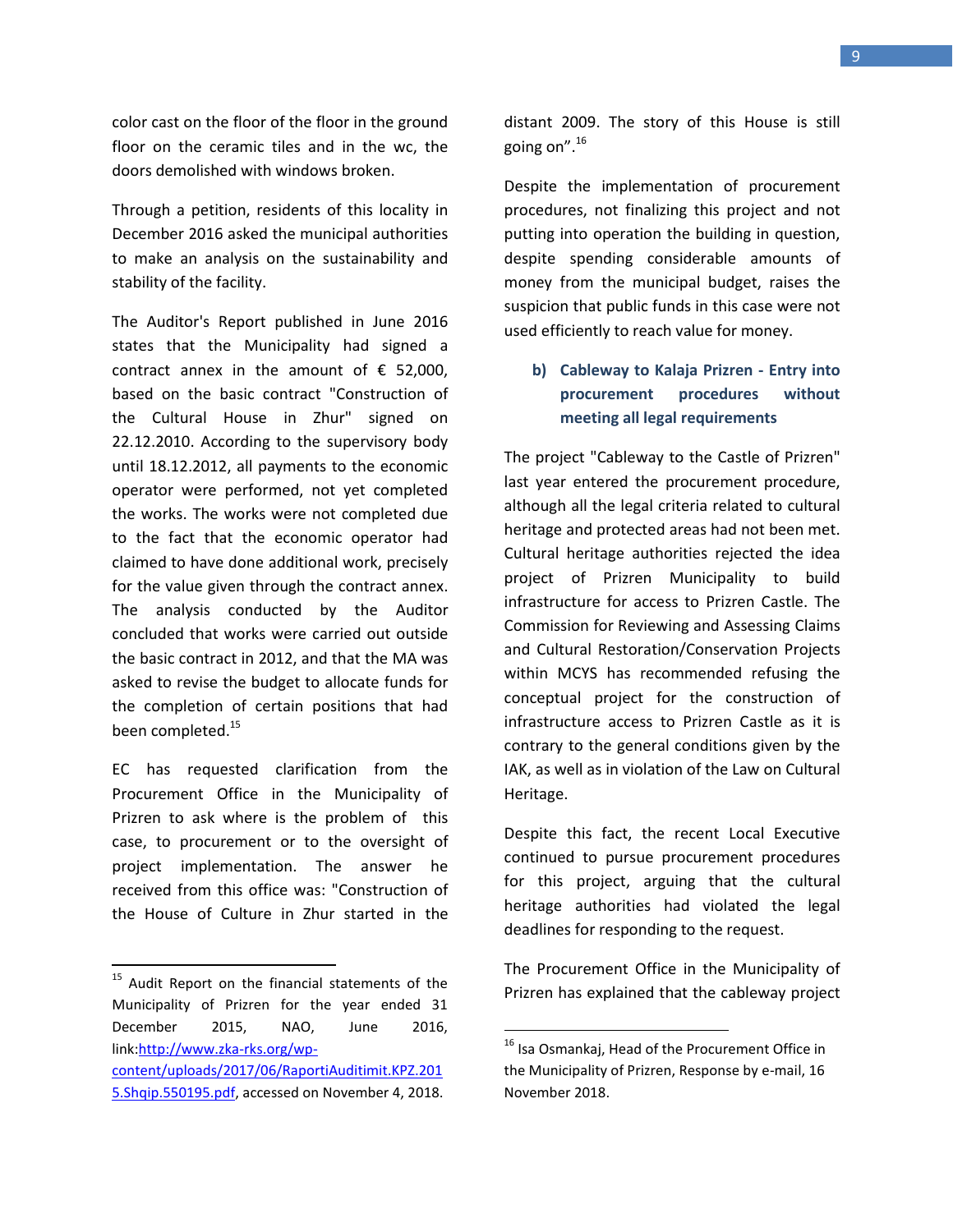at the moment of initiation of the procurement procedure had a construction permit issued by the Directorate of Urbanism. It is up to Urbanism to clarify whether the permit has been issued in accordance with the terms and conditions that foresee the granting of the permit. 17

Following the changes in the local government of Prizren, the new Executive in 2018 requested the cancellation of the procurement activity for the construction of the cableway.

In June of this year, the Municipality of Prizren again canceled the procurement activity for this project, as the Evaluation Committee found that when issuing the construction permit for this project were not respected or violated three laws that regulate constructions in the Historic Zone, such as the Law on Cultural Heritage, the Law on Historic Areas and the Law on Spatial Planning.

The Procurement Review Body has confirmed the cancellation of the procurement activity for the construction of the cable car for easier access to Prizren Fortress, after considering the arguments provided by the Municipality of Prizren. In the reasoning of this decision wrote that "contracting authority on the occasion of cancellation of this procurement activity is based on the decision of 15 May 2017 issued by the DUSP where in point VII of this verdict writes that "this ruling ceases to be valid if the investor does not start within 12 months from the date of issuance of the construction permit." The PRB has ascertained that the 12 month deadline has expired and that the

l

procurement activity has not yet been completed. The Municipality of Prizren on the annulment was based on the provisions of the Law on Construction, which states that the construction permit shall cease to be valid if the applicant does not commence construction within a period of one year from the date of the validation of the permit.

# **c) Regulation of Lumëbardhi riverbed - Entry into procurement procedures without meeting all legal requirements**

According to the latest report of the NAO for the Municipality of Prizren, the project "Regulating Lumbardhi riverbed", the Municipality has developed tendering procedures and signed the contract, but in parallel with this the Public Services Directorate has applied in Directory of Urbanism for allowing the construction (building permit). Consequently, the contractor has been required not to commence work until the construction permit is obtained.

Municipality of Prizren has signed a contract for the construction of the riverbed "Lumëbardhi", which to the local and central budget is expected to cost more than 1 million euros.

The current municipal leadership has stated that the contract for this project is signed but that it is possible to go to its review if there is legal space for this, as it is confirmed the fact that the project does not have the appropriate consent from the Regional Cultural Heritage Center and the Cultural Heritage Council of the Historic Center of Prizren. According to the municipal leadership, the actions in this project will be in such a way that there will be no negative financial consequences for the

<sup>&</sup>lt;sup>17</sup> Isa Osmankaj, Head of the Procurement Office in the Municipality of Prizren, Response by e-mail, 16 November 2018.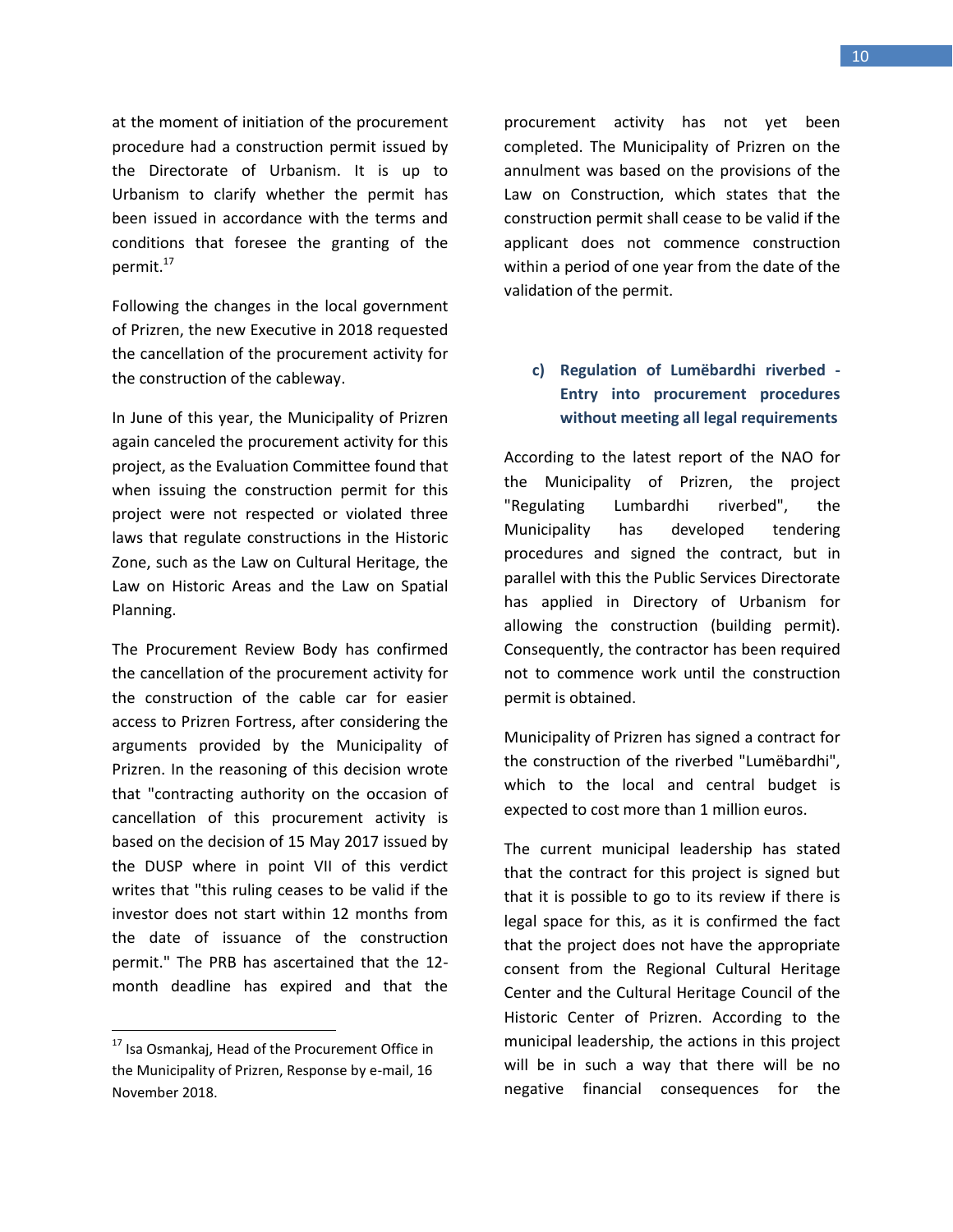municipality, nor can the river get the concretization.

EC has requested clarifications from the Procurement Office why after signing the contract is undergoing a review of the project. The Procurement Office has stated that it is in charge until the signing of the contract for each procurement process and that after the signing of the contract all contract implementation responsibilities pass to the Contract Manager.

# **d) Current accusations for the former government over procurement and management of some contracts**

In May of this year, the current management of the Municipality of Prizren has accused former local administration of misuse of several projects. The Mayor of the Municipality, Mytaher Haskuka and the Director of Administration, Osman Hajdari, at a press conference pointed out that the State Prosecutor should, on the basis of his official duty, investigate the execution of contracts for E-kiosks, Electronic Archive, Smart City Application, as well as the construction of the country offices in Gjonaj and Lubizhdë. According to them, there are reasonable doubts that the Municipality budget was affected by these projects.

Haskuka claimed that there were set up 8 ekiosks in the town and villages, where the value of the project was 68 thousand euros, and none of them is functional (Months later an e-kiosk was functionalized at the municipality building.

The second problematic project, according to Haskuka, where no work has been done, but only money is provided, is the electronic archive. He stressed that a firm had to create the electronic archive in the amount of 73 thousand euros, but almost nothing was done. In this case, according to him, 30 thousand euros have been paid, the bill has been received from the previous government and the payment of the remaining part is required.

The other project that was singled out was that of the "Smart City" application, which appears with the contract in the amount of 24 thousand Euros, but according to Haskuka through bailiffs from the municipal budget were received 28 thousand euros. This smartphone app, according to him, only works on Android and not on iOS.

According to him, the construction of the municipal offices in Lubizhdë and Gjonaj are problematic projects regarding their technical acceptance.

According to director Osman Hajdari in the first three projects the first commissions were resigned and several other members were appointed.

Former Director of Administration, Ilir Baldedaj in May of this year stated that the commissions did not appoint him but the mayor of the municipality, in coordination with the Procurement Office. While the tenders, according to him, are given according to the decisions of the PRB, and that the director does not deal with who gets the tender and who does not.

At the end of October, the project "SmartCity Prizren" has again make Mayor Haskuka to deal with former director Baldedaj. Haskuka through a post on social networks emphasized that the previous government has contracted a company for "Supply with digital software for service of citizens in the Municipality of Prizren", whereby from the municipality budget were taken 28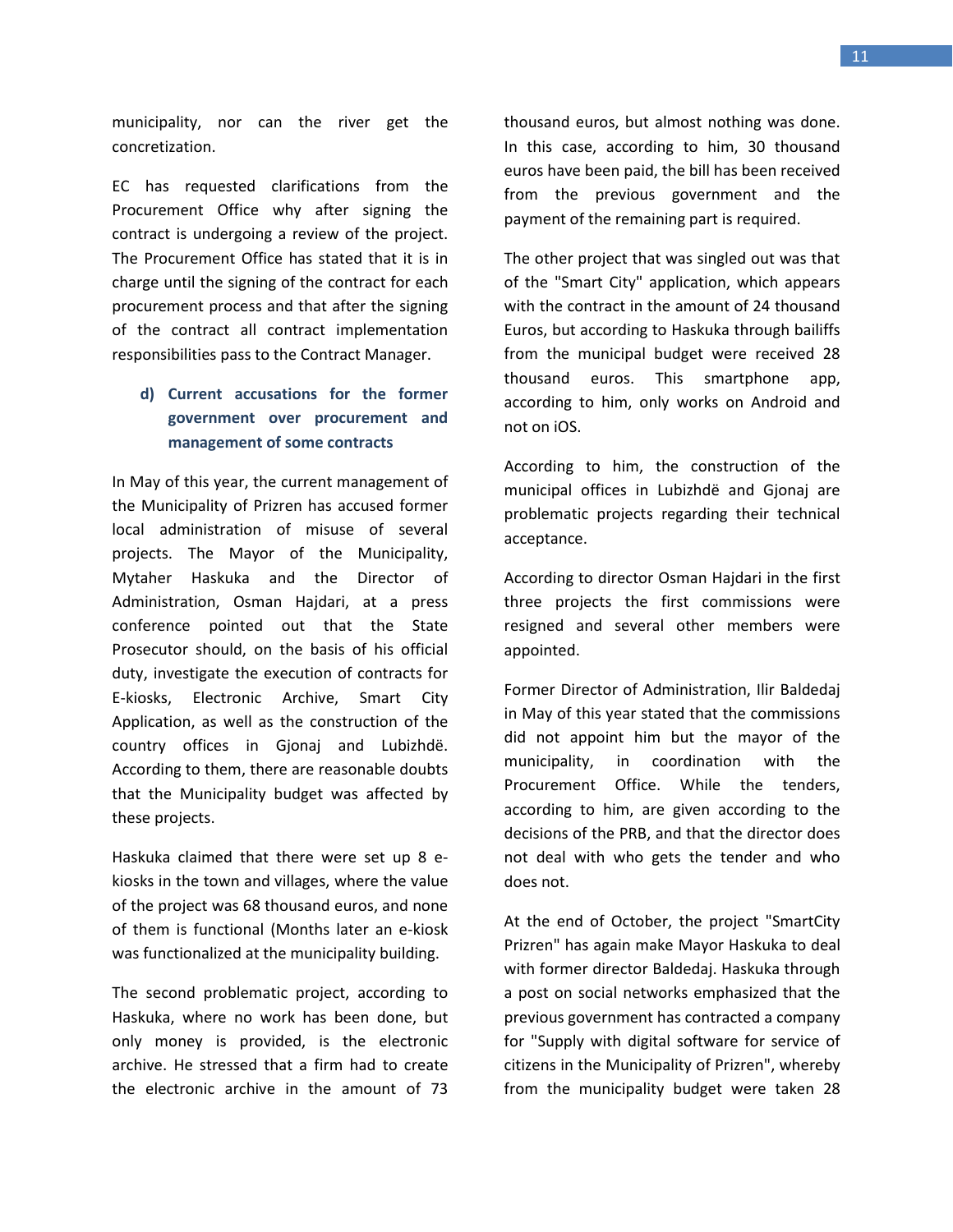thousand euros for a service that does not work properly. "The municipality has received the SmartCity Prizren application, while the contract awarded was 24,735 Euro. Under the contract, the app would have to work on Android, IOS, and web platforms, but unfortunately none of them work. While at IOS (IPhone) and the web there is no app, we can only download the app for Android. But even when it gets installed, it does not work at all and there is no service for the citizens... Moreover, the commission did not make the technical acceptance, but the director of the previous government signed the bill and then got us the money enforcement. So, the citizens of Prizren have received 28,000 Euros with bailiffs for a service that does not work. The case has been sent to the judiciary, who surprisedly said that there are no elements of misuse of duty!? Find out how this state works! "Said Haskuka.

Meanwhile, Baldedaj has warned that he will sue Mayor Mytaher Haskuka for defamation. "The municipal appeal for the SmartCity Prizren project court has replied that there is no violation while teenage Mytaher Haskuka, with posts on his site at FB challenging the decision of justice," Baldedaj said. He emphasized that Haskuka's claims did not stand, since for the operation of the program, information from each director had to be provided. According to him for this project all legal procedures were conducted, where tendering procedure was developed, in which case the winner was the cheapest company, while "other companies in the following complained and then the decisions were taken by the PRB" .

EC for these cases has requested clarification from the Procurement Office, and the response it has received has been that the questions should be directed to those who have expressed these doubts.<sup>18</sup>

### a) **Moszbatimi i vendimeve të OSHP-së dhe padia e afaristit**

In the summer of this year, the owner of a business filed criminal charges in the Basic Prosecution Office against the Mayor of Prizren, Mytaher Haskuka, claiming that he committed several criminal offenses by applying the Public Procurement Law and the decisions of the PRB, in the case of the procurement activity for "Vertical and Horizontal Marking and Placement of Barriers on Prizren Roads-Lot 2". The plaintiff has expressed the position that the mayor has allowed unlawfully, without contract and without tendering procedures to start the signaling works, where the value of the works exceeds 350 thousand euros.

The Director of "Limit L & B" from Prizren, in the capacity of the plaintiff, as evidence has submitted the decision of the PRB of 31 July 2017 for the cancellation of contract award and restitution for re-evaluation of this procurement activity, then the decision of the PRB of 12 September 2017 for annulment of contract award and restitution for reevaluation, also decision of the PRB of 21 November 2017 for annulment of contract award and cancellation of the procurement activity as well as notification from the Procurement Office of Prizren Municipality dated 5 December 2017 for annulment of contract award and notice sent via email to the

l

<sup>&</sup>lt;sup>18</sup> Isa Osmankaj, Head of the Procurement Office in the Municipality of Prizren, Response by e-mail, 16 November 2018.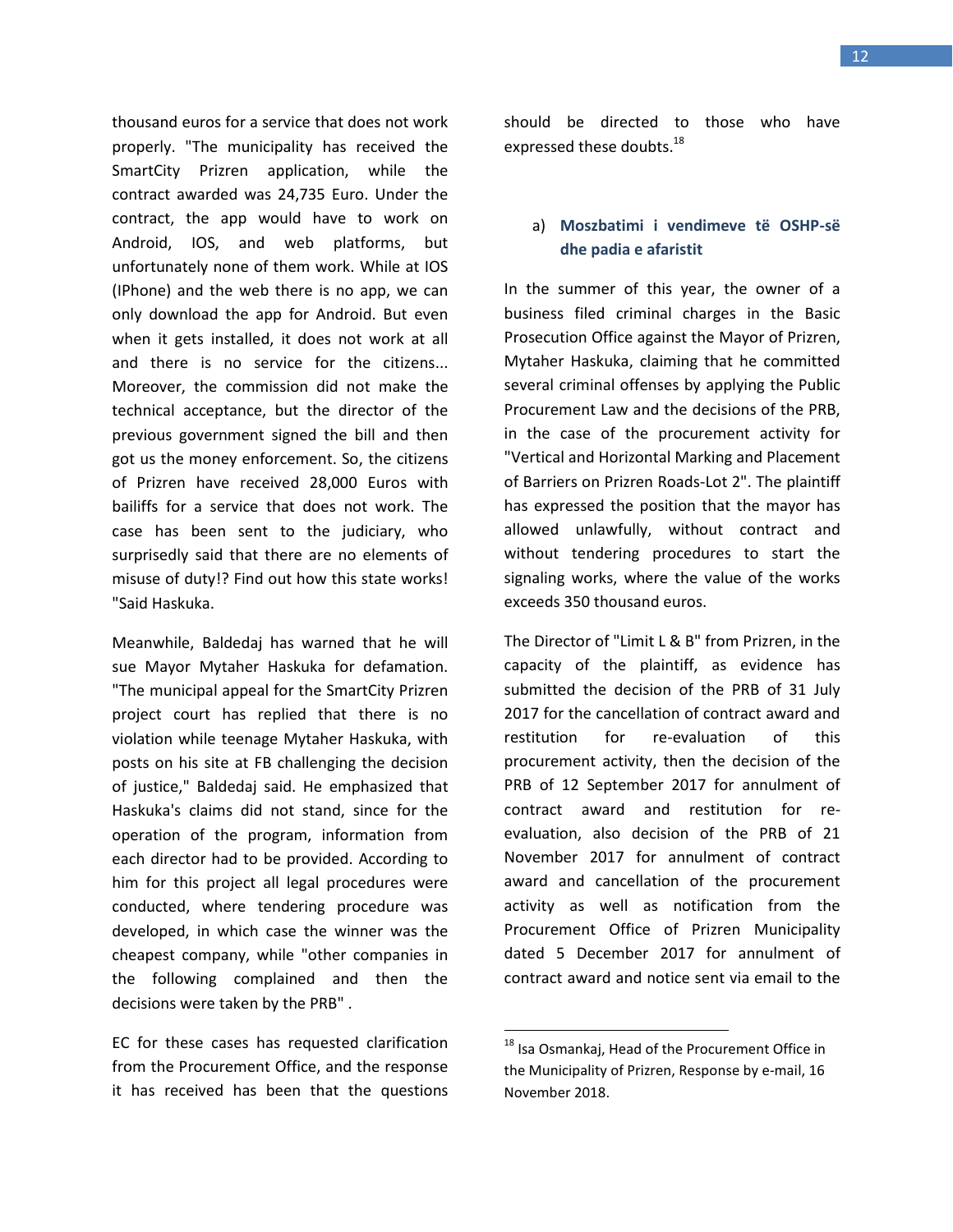"Limit L & B" operator that this procurement process is canceled and will be re-tendered.

These allegations have been dismissed by Haskuka, pointing out that he has not taken any decision in this case and that the work on signaling... has continued under an existing contract from the previous government, and that this proceeding was made for the sake of citizens' security .

At the end of last year the procurement activity for horizontal marking in the streets of Prizren was completely canceled by PRB. This body in the decision regarding this matter noted that the Municipality of Prizren can retract this procurement activity if it has interest. Review panel of the PRB then concluded that there are no accountable bids in this procurement activity, in which case it was suggested the Municipality in the future to compile the tender dossier and contract notice according to article 28 of the PPL.

The procurement activity "Vertical and Horizontal Marking and Placement of Barriers in Prizren Street Lot 2" of the Municipality of Prizren has several times been re-evaluated. Even in July last year, PRB fined 5 thousand Euros for the Municipality of Prizren for not implementing a preliminary decision and a conclusion of this body regarding this procurement activity. In addition to the fine, the PRB annulled the decision of the Municipality of Prizren for contract award and annulled the contract that the Municipality had affiliated with EO "Signaling" for this procurement activity. This procurement activity has been initiated since August 2016.

EC has requested clarification from the Procurement Office for this case, but the answer has been to ask the questions to the Office of the Mayor.

#### **V. Recommendations**

- Municipality of Prizren should make proper project planning before they become subject to procurement procedures;

- The procurement procedure should not be initiated without an executive project;

- Municipality of Prizren not to initiate the procurement activity without providing the necessary funds for the financing of the contract;

- Municipality of Prizren not to conclude public contracts outside the annual procurement plan;

- Projects are not subject to tendering procedures if all legal requirements for project implementation are not met;

- To add monitoring to all stages of procurement, from contract notice to management and contract conclusion;

- To undertake additional actions by the Municipality to ensure that public funds are used efficiently to achieve value for money;

- Address in strict accordance with all NAO recommendations related to public procurement;

- PRB decisions to be implemented by the Procurement Office and municipal leadership;

- The judiciary should efficiently deal with suspicious cases of misconduct related to public procurement.